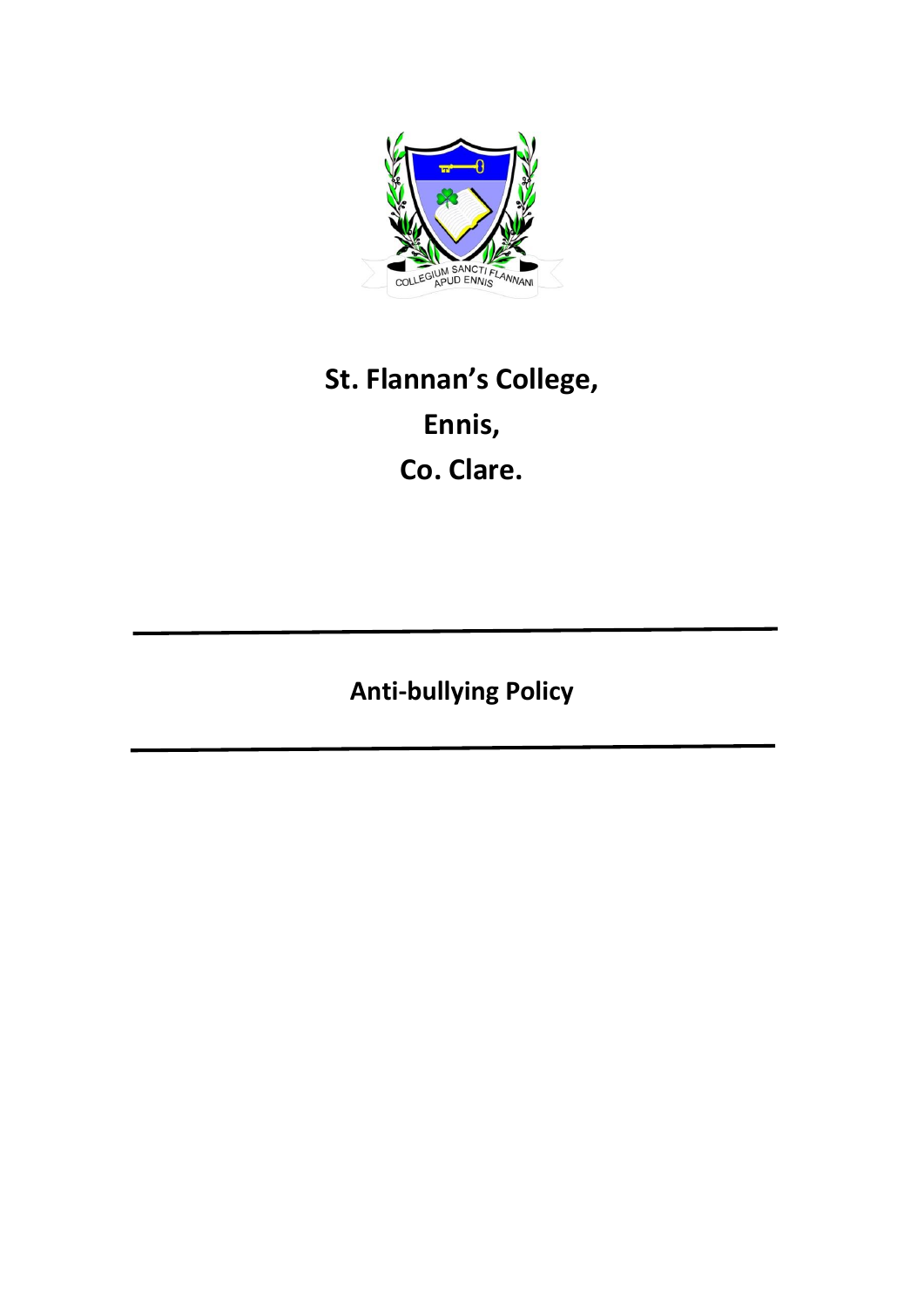## **1. Introduction**

In accordance with the requirements of the Education (Welfare) Act 2000 and the *Code of Behaviour Guidelines* issued by the NEWB, the Board of Management of St. Flannan's College has adopted the following anti-bullying policy within the framework of the school's overall Code of Behavior. This policy fully complies with the requirements of the *Anti-bullying Procedures for Primary and Post-Primary Schools* which were published in September 2013.

The Board of Management of St. Flannan's College adopts the *[Anti-Bullying Procedures for Primary and Post-](http://www.education.ie/en/Publications/Policy-Reports/Anti-Bullying-Procedures-for-Primary-and-Post-Primary-Schools.pdf)[Primary Schools](http://www.education.ie/en/Publications/Policy-Reports/Anti-Bullying-Procedures-for-Primary-and-Post-Primary-Schools.pdf)* issued by the Department of Education and Skills in September 2013 as the basis on which the school community addresses the issue of bullying. All school personnel are expected to be familiar with these procedures.

#### **2. Key Principles of Best Practice**

The Board of Management recognises the very serious nature of bullying and the negative impact that it can have on the lives of students or staff and is therefore fully committed to the following key principles of best practice in preventing and tackling bullying behaviour:

- A positive school culture and climate which:
	- $\blacktriangleright$  is welcoming of difference and diversity and is based on inclusivity;
	- ► encourages pupils to disclose and discuss incidents of bullying behaviour in a non-threatening environment;
	- ► promotes respectful relationships across the school community.
- **Effective leadership.**
- A school wide approach.
- A shared understanding of what bullying is and its impact.
- **IMPLEM** Implementation of education and prevention strategies (including awareness raising measures) that:
	- ► build empathy, respect and resilience in pupils;
	- ► explicitly address the issues of cyber-bullying and identity-based bullying including in particular, homophobic and transphobic bullying.
- **Effective supervision and monitoring of pupils.**
- **Supports for staff.**
- Consistent recording, investigation and follow up of bullying behaviour (including use of established intervention strategies).
- On-going evaluation of the effectiveness of the anti-bullying policy.
- Support for students in devising and implementing anti-bullying initiatives.

#### **3. Defining Bullying**

In accordance with the *Anti-bullying Procedures for Primary and Post-Primary Schools*, bullying is defined as follows:

*Bullying is unwanted negative behaviour, verbal, psychological or physical, conducted by an individual or group against another person (or persons) and which is repeated over time.* 

The following types of bullying behaviour are included in the definition of bullying:

- deliberate exclusion, malicious gossip and other forms of relational bullying;
- cyber-bullying;
- identity-based bullying such as homophobic bullying, racist bullying, bullying based on a person's membership of the Traveller community and bullying of those with disabilities or special educational needs.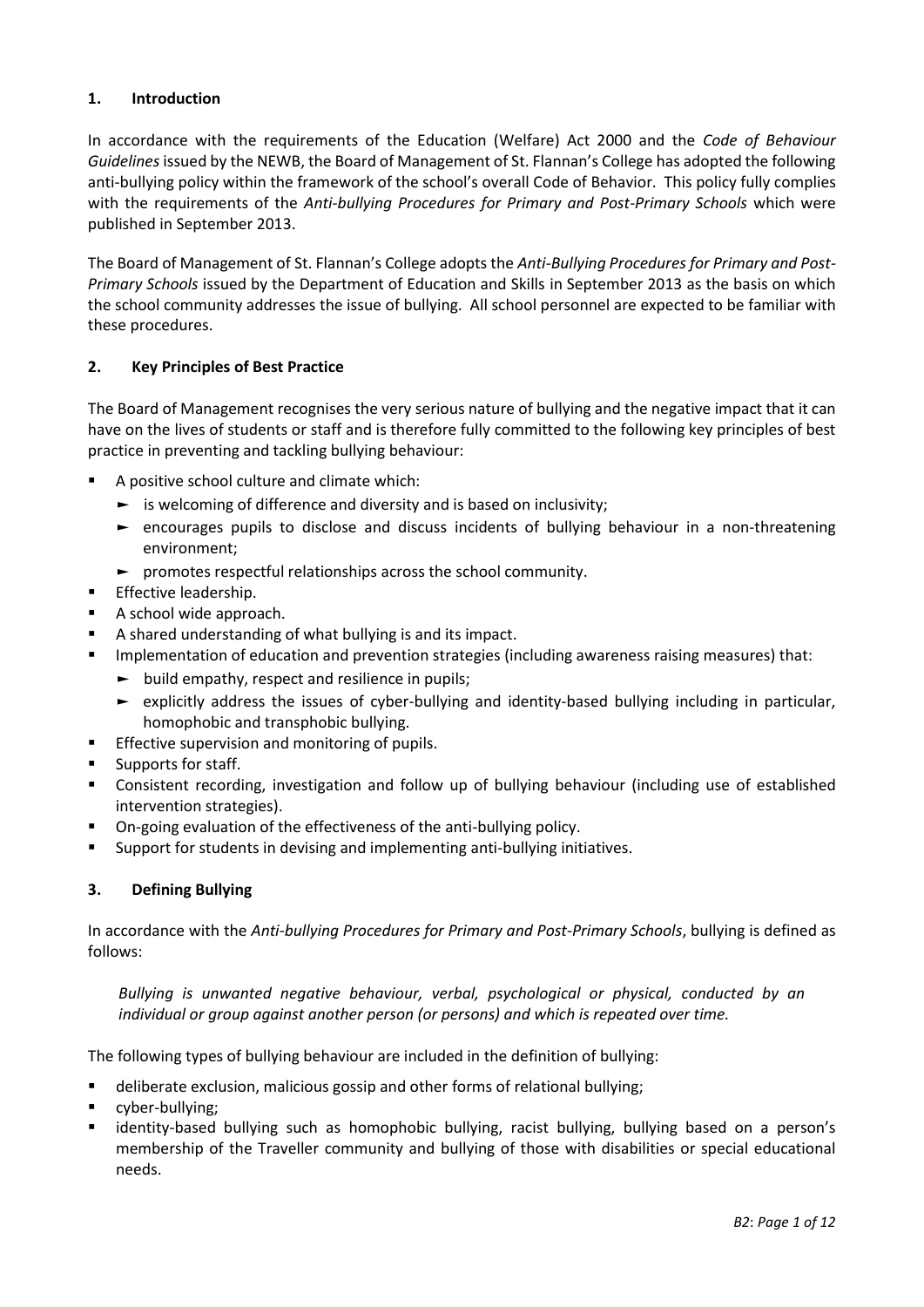Isolated or once-off incidents of intentional negative behaviour, including a once-off offensive or hurtful text message or other private messaging, do not fall within the definition of bullying and should be dealt with, as appropriate, in accordance with the school's Code of Behaviour.

## *However, in the context of this policy, placing a once-off offensive or hurtful public message, image or statement on a social network site or other public forum where that message, image or statement can be viewed and/or repeated by other people will be regarded as bullying behaviour.*

Negative behaviour that does not meet this definition of bullying will be dealt with in accordance with the school's Code of Behaviour.

Additional information on different types of bullying is set out in Section 2 of the *Anti-bullying Procedures for Primary and Post-Primary Schools*.

## **4. Reporting and Investigating Bullying**

Students, parents, non-teaching staff or members of the wider community should feel welcome to report their concerns to any member of the teaching staff – including the Principal and Deputy Principals.

In this school the Year Head and the Deputy Principal designated to deal with discipline in the specific year group where bullying is being investigated are deemed to be the relevant teachers in the context of Section 6.8.3 of the *[Anti-Bullying Procedures for Primary and Post-Primary Schools.](http://www.education.ie/en/Publications/Policy-Reports/Anti-Bullying-Procedures-for-Primary-and-Post-Primary-Schools.pdf)*

The Year Head and Deputy Principal will prepare recorded findings for the Principal. The Principal or Deputy Principal will meet with the parents.

## **5. Education and Prevention Strategies**

(Refer to section 6.5 of the *Anti-Bullying Procedures for Primary and Post-Primary Schools*.)

The education and prevention strategies (including strategies specifically aimed at cyber-bullying, homophobic and transphobic bullying) that will be used by the school are as follows:

- 5.1 St. Flannan's College makes it clear to all members of the school community that bullying of any kind is unacceptable, irrespective of whether it is a student, a staff member or any other person who is the subject of such behaviour.
- 5.2 When investigating and dealing with bullying the principal focus is on resolving differences and restoring, as far as is practicable, the relationships of the parties involved (rather than apportioning blame). St Flannan's College, nevertheless, reserves the right to take disciplinary action, where such is warranted, in accordance with the College's student Code of Behaviour, against those who bully others.
- 5.3 The prevention and awareness of bullying is integral to this policy and students will, through both their curricular and extra-curricular programmes, be provided with opportunities to develop a positive sense of self-worth.
- 5.4 The focus of the College's prevention strategy will be to build empathy, respect and resilience in students.
- 5.5 Students will be provided with opportunities to understand the causes and effects of bullying, the issue of identity-based bullying and in particular homophobic and trans-phobic bullying. This will be a component of the S.P.H.E. course. St Flannan's College recognises that the SPHE curriculum makes specific provision for exploring bullying as well as the inter-related areas of belonging and integrating, communication, conflict, friendship, personal safety and relationships. Also, that the Relationships and Sexuality Education (RSE) programme provides opportunities to explore and discuss areassuch as human sexuality and relationships, which have particular relevance to identity-based bullying. The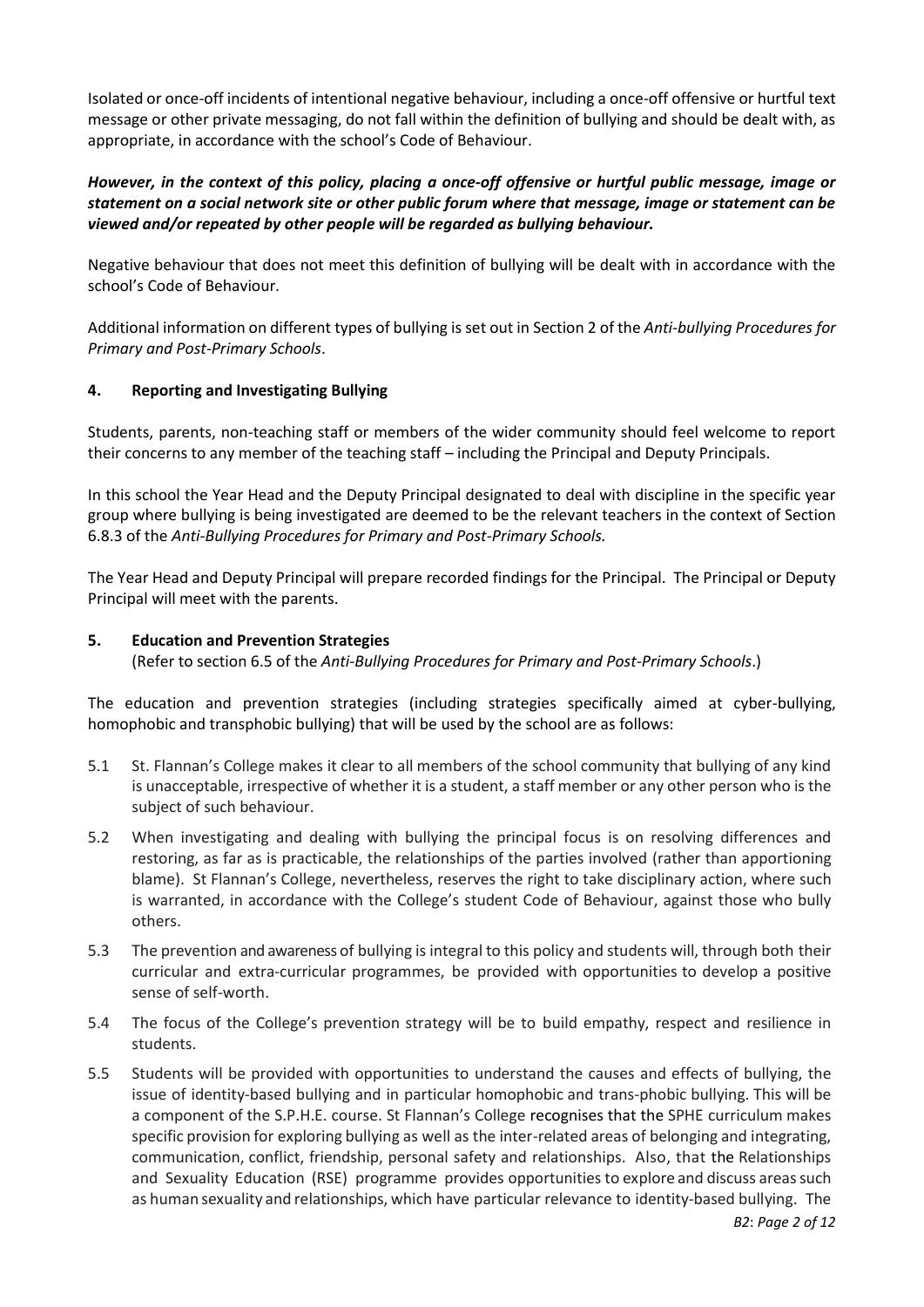College will make every reasonable effort to ensure that the full potential of these programmes to combat bullying is exploited.

Furthermore, it is recognised that there is potential within the teaching of all subjects and within extracurricular activities to foster an attitude of respect for all; to promote the value of diversity; to address prejudice and stereotyping and to highlight the unacceptability of bullying behaviour.

- 5.6 Prevention and awareness-raising measures will also deal explicitly with cyber-bullying, educating students about appropriate online behaviour, how to stay safe while online and also through developing a culture of reporting any concerns about or incidents of bullying to a member of the teaching staff.
- 5.7 St. Flannan's College will, in all its communications with students and their parents, commencing with the induction of the student into the College, make every effort to highlight the importance of students reporting incidents of or concerns about bullying to a member of the teaching staff on the clear understanding that these matters are being reported in confidence. More than anything else, the combating of bullying will depend on the extent to which students note and report bullying. In this context, the happiness of students is very much dependent on the vigilance of their fellow students and their preparedness to report concerns about bullying to the teaching staff and/or school management. All teaching staff will reinforce this point to students on an ongoing basis.
- 5.8 St. Flannan'sCollege will adopt a school-wide approach (involving management, staff, parents, students and members of the wider community with a connection to the College) to prevent and combat bullying. In this context, the College is committed to engaging with parents. Firstly, the College will involve them in the development of policies and practices to combat bullying. Secondly, parents will be informed at information evenings of the way the College deals with bullying and they will be provided with reliable information on how they may contribute towards combating bullying. In this regard, it is important that parents realise that anyone can be a bully and anyone can be a target of bullying. It is not just other people's sons and daughters that can bully. In this regard, it is also important to realise that disagreements between young people are part and parcel of negotiating the road to adulthood and that every youthful disagreement should not be treated as a full-blown bullying episode.
- 5.9 In accordance with section 6.8.9(v) of the *[Anti-Bullying Procedures for Primary and Post-Primary](http://www.education.ie/en/Publications/Policy-Reports/Anti-Bullying-Procedures-for-Primary-and-Post-Primary-Schools.pdf)  [Schools](http://www.education.ie/en/Publications/Policy-Reports/Anti-Bullying-Procedures-for-Primary-and-Post-Primary-Schools.pdf)* 'parents and students are required to co-operate with any investigation and assist the school in resolving any issues and restoring, as far as is practicable, the relationships of the parties involved as quickly as possible'.
- 5.10 Where necessary, St. Flannan's College will seek the assistance of NEPS, Tusla and the Gardaí, as appropriate, to combat bullying.
- 5.11 In combating bullying, St. Flannan's College will take particular account of the needs of pupils with disabilities or with special educational needs. This will involve improving inclusion, focusing on developing social skills, paying particular attention to student induction and cultivating a school culture that respects everyone and values helping one another.
- 5.12 St. Flannan's College will seek to devote a staff development session (for teaching and non-teaching staff – as appropriate) each school year towards raising the awareness of bullying among staff, building an understanding of what bullying is and providing guidance on how it is best combated – prevented, detected, investigated, documented (as appropriate) and resolved
- 5.13 St. Flannan's College is committed to surveying the student body to identify the extent of bullying and, in so far as is possible, the students that are affected by it.
- 5.14 St. Flannan's College's RSE and SPHE programmes will specifically address the issue of bullying with each year group each year.
- 5.15 St. Flannan's College will hold a Safe Internet Awareness day and an anti-bullying awareness week to highlight the whole issue of bullying and staying safe using modern technology.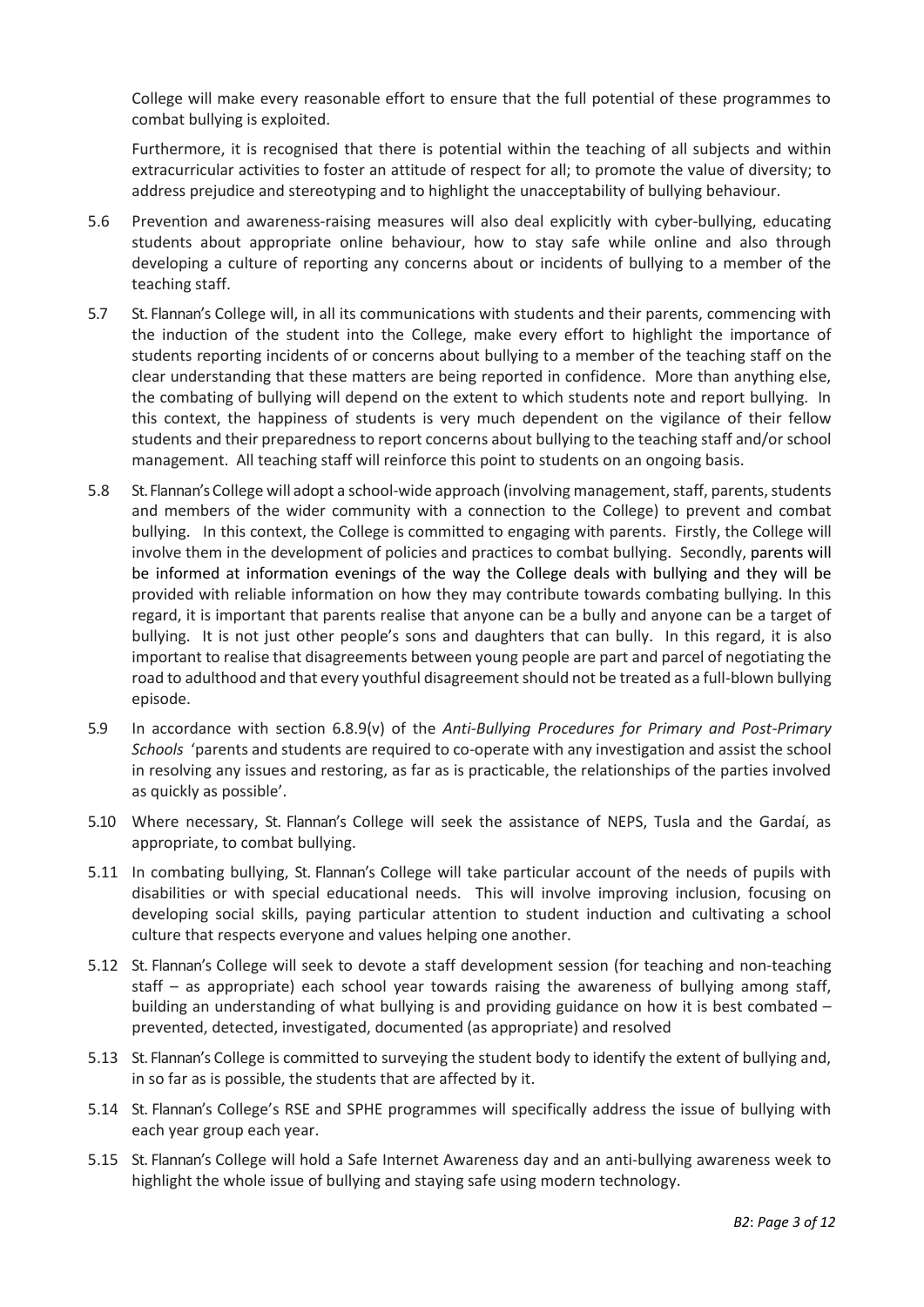- 5.16 St. Flannan's College's senior students will be encouraged to recognise bullying behaviour, bring concerns about bullying behaviour to the attention of a teacher and support vulnerable students in relation to bullying.
- **6. Procedures for Investigation, Follow-up and Recording of Bullying Behaviour** (Refer to section 6.8 of the *Anti-Bullying Procedures for Primary and Post-Primary Schools*.)

St. Flannan's College's procedures for investigation, follow-up and recording of bullying behaviour and the established intervention strategies used by the College for dealing with cases of bullying behavior are as follows:

- 6.1 Where a member of the teaching staff has a concern about a student being bullied, either as a result of a personal observation or as a result of receiving a report from a third party, s/he may investigate and deal with the matter in accordance with the procedures set out in Section 6.8 of the *[Anti-Bullying](http://www.education.ie/en/Publications/Policy-Reports/Anti-Bullying-Procedures-for-Primary-and-Post-Primary-Schools.pdf)  [Procedures for Primary and Post-Primary Schools](http://www.education.ie/en/Publications/Policy-Reports/Anti-Bullying-Procedures-for-Primary-and-Post-Primary-Schools.pdf)*. Alternatively, the teacher may refer the matter to the Year Head, Deputy Principal or Principal.
- 6.2 In investigating bullying behaviour or addressing bullying behaviour in any way, teachers are welcome to seek the assistance and support of the Deputy Principal and/or Principal at any time. Indeed, given the extent to which the Deputy Principal and Principal are privy to all kinds of personal information about students, it would be prudent to check with either of them before taking any action in relation to bullying behaviour.
- 6.3 Where a teacher is concerned that a particular bullying episode is causing serious upset to a student, staff member or other person, s/he should bring it to the attention of either the Deputy Principal or Principal at the earliest possible opportunity.
- 6.4 St Flannan's College reserves the right to investigate allegations of bullying (and to take disciplinary action where necessary) where bullying is perpetrated by a member of the school community and it impinges on the work or happiness of a student in the school, even where the bullying acts are committed outside of the school.
- 6.5 St. Flannan's College reserves the right, in accordance with Section 6.3.5 of the *Anti-Bullying Procedures for Primary and Post-Primary Schools* to seek the assistance of agencies such as NEPS, Tusla and the Gardaí, where it deems such assistance is necessary to deal effectively with bullying behaviour. In any case, where the College deems bullying behaviour to be potentially abusive (see sections 6.8.12, 6.8.13 and 6.8.14 of the *Anti-Bullying Procedures for Primary and Post-Primary Schools*) it will consult with Tusla/Child and Family Agency to assist it in drawing up an appropriate response or to obtain advice or to make a formal child protection report to Tusla or the Gardaí (as appropriate) in accordance with the *[Child Protection Procedures for Primary and Post Primary Schools](http://www.education.ie/en/Schools-Colleges/Information/Child-Protection/cp_procedures_primary_post_primary_2011.pdf)* of the Department of Education and Skills.
- 6.6 Concerns about or allegations of bullying will be investigated and addressed in accordance with Section 6.8.9 of the *[Anti-Bullying Procedures for Primary and Post-Primary Schools](http://www.education.ie/en/Publications/Policy-Reports/Anti-Bullying-Procedures-for-Primary-and-Post-Primary-Schools.pdf)*. These are summarised as follows:
	- (a) In investigating and dealing with bullying, the primary focus will be on resolving the interpersonal issues and restoring, as far as is practicable, the relationships of the parties involved - rather than on apportioning blame.
	- (b) In investigating and dealing with bullying, the teacher will exercise his/her professional judgement to determine whether bullying has occurred and how best the situation might be resolved.
	- (c) All reports of bullying, including anonymous reports, will be investigated and dealt with either by the teacher who first becomes aware of the allegations/concerns or the Year Head, Deputy Principal or Principal. In this regard, it is incumbent on each teacher who becomes aware of bullying behaviour either to deal with such behaviour themselves or to bring such behaviour to the attention of the Year Head, Deputy Principal or Principal at the earliest possible opportunity.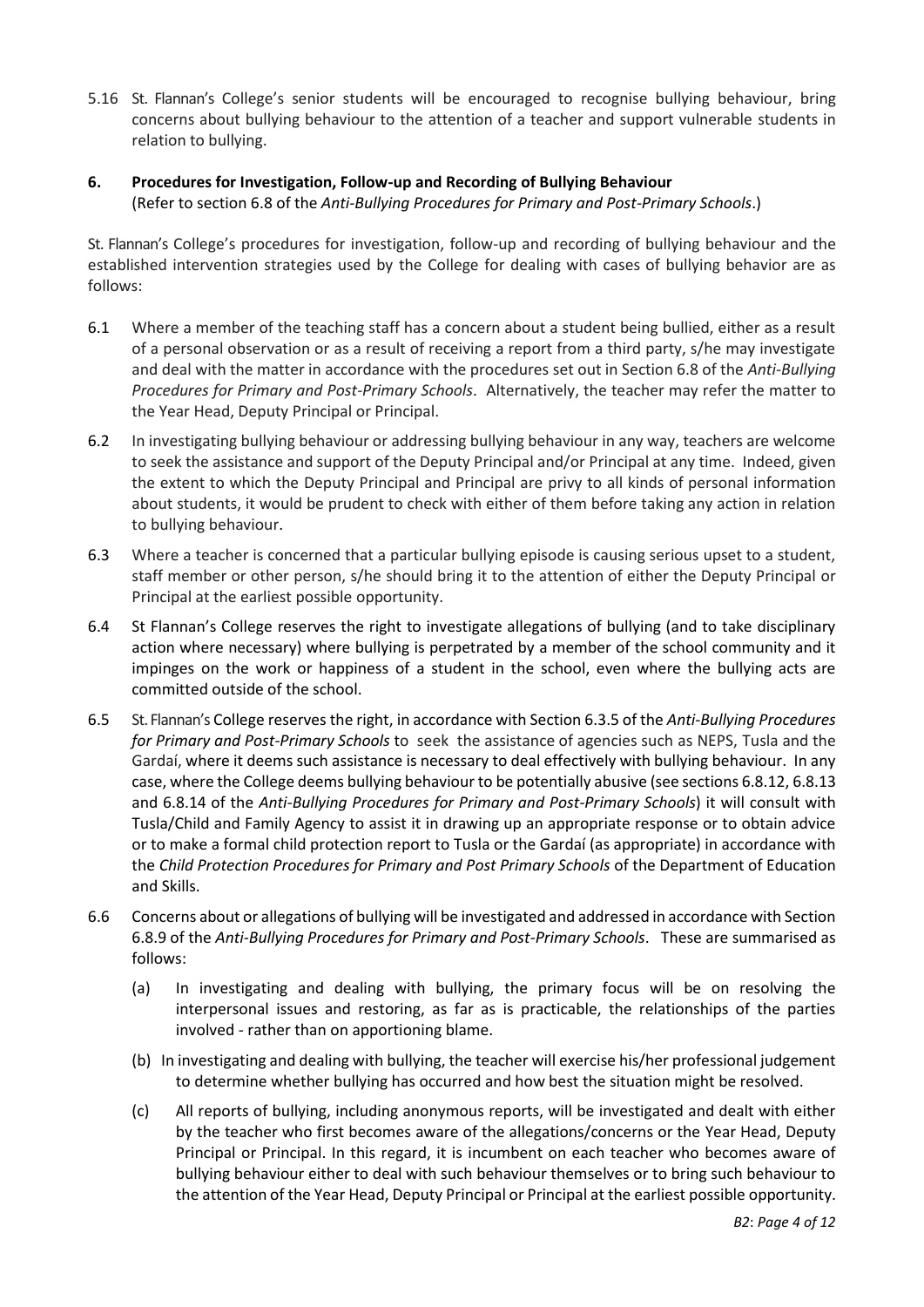- (d) It will be made clear to students in all years that when they report bullying behaviour they are not considered to be 'telling tales' but are behaving responsibly and that the happiness of other students is dependent on their reporting such behaviour to a teacher or to a senior student.
- (e) All non-teaching staff such as clerical and administrative, study supervisors, special needs assistants (SNAs), caretakers, cleaners, sports coaches and those taking extracurricular activities will be encouraged to report any incidents of bullying behaviour witnessed by them, or mentioned to them, to either a teacher or the Year Head, Deputy Principal or Principal.
- (f) Incidents of bullying will be investigated in a calm, unemotional, problem-solving manner.
- (g) Incidents of bullying will generally be investigated outside of the classroom situation to ensure the privacy of all involved.
- (h) All interviews will be conducted with sensitivity and with due regard for the rights of students, irrespective of whether they are allegedly involved in bullying behaviour or are in a position to provide information about the behaviour being investigated.
- (i) Those investigating bullying behaviour will calmly seek answers to questions of what, where, when, who and why.
- (j) Where a group is allegedly involved in bullying behaviour, each student will be interviewed individually at first. Thereafter, where appropriate, all involved will be met as a group and, at this meeting, each member will be asked for his/her account to ensure that all are clear about what each individual is saying.
- (k) Each member of a group will be supported through the possible pressures that s/he may face from the other members of the group after being interviewed.
- (l) Where deemed appropriate, those being interviewed may be asked to write down their account of what happened.
- (m) Where the teacher investigating a bullying issue determines that bullying behaviour has occurred, the parents of the parties involved should be contacted at an early stage to inform them of the matter and to explain the actions being taken (by reference to the College policy). The College should give parents an opportunity of discussing ways in which they can reinforce or support the actions being taken by the College and the supports for their students.
- (n) Where the relevant teacher determines that a student has been engaged in bullying behaviour, it should be made clear to him/her how he/she is in breach of the school's anti-bullying policy and efforts should be made to try to get him/her to see the situation from the perspective of the student/s being bullied.
- (o) Where the College deems it necessary to impose disciplinary sanctions, it will be made clear to all involved (both the bullied and those doing the bullying and their parents) that this is a private matter between the student being disciplined, his/her parents and the College.
- (p) As a follow up to a bullying issue being resolved, the relevant teacher should meet separately with the relevant parties to review progress. Subsequently, but only if the student who has been bullied is ready and agreeable, consideration should be given to meeting with both parties simultaneously, as this can have a therapeutic effect.
- (q) Where the relevant teacher considers that the bullying behaviour has not been adequately and appropriately addressed within 20 school days after he/she has determined that bullying behaviour has occurred, the bullying incident must be recorded by the relevant teacher in the recording template at Appendix 1.
- (r) In determining whether a bullying case has been adequately and appropriately addressed, the relevant teacher must, as part of his/her professional judgement, take the following factors into account:
	- $\Rightarrow$  Whether the bullying behaviour has ceased;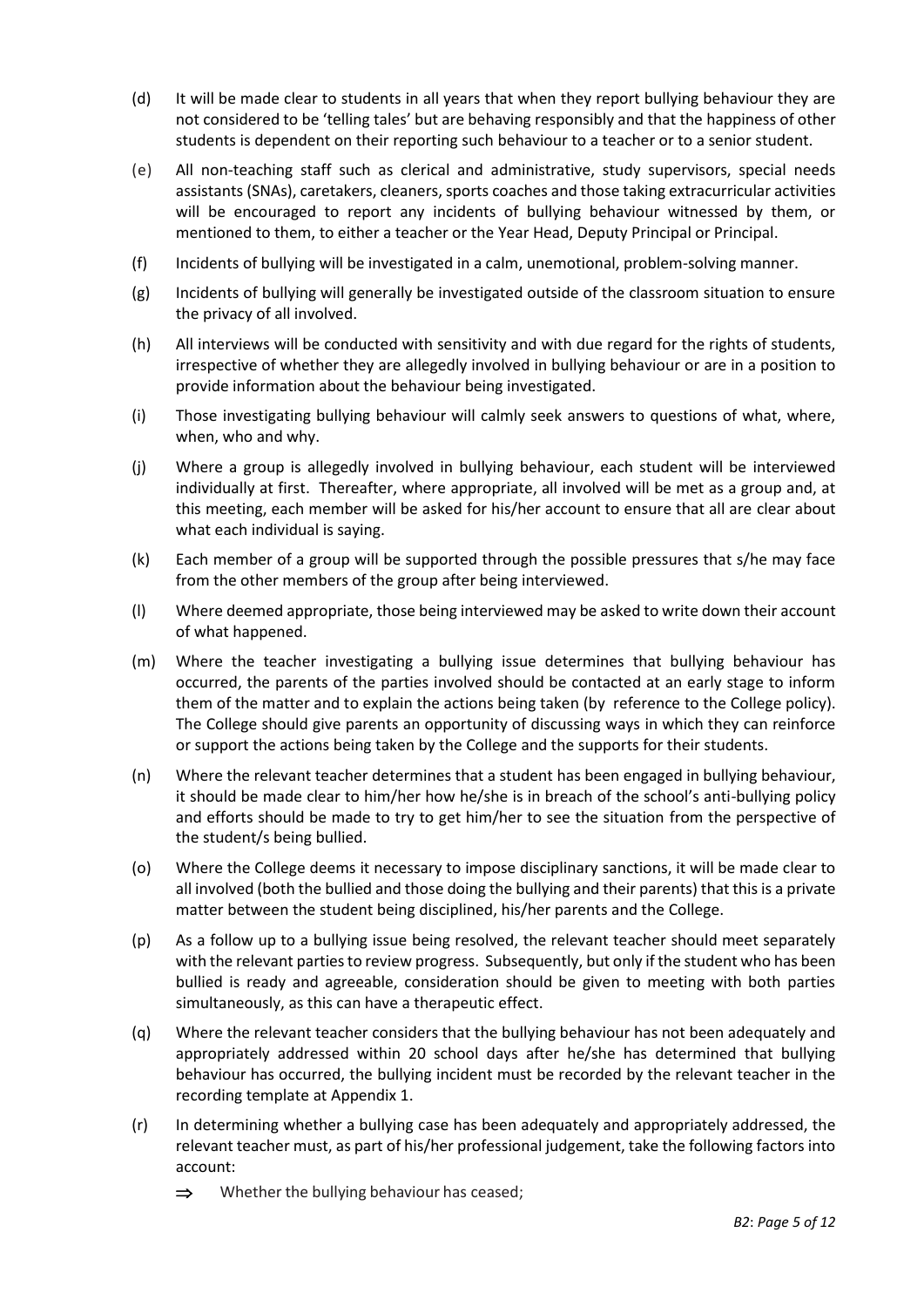- $\Rightarrow$  Whether any issues between the parties have been resolved as far as is practicable;
- $\Rightarrow$  Whether the relationships between the parties have been restored as far as is practicable;
- $\Rightarrow$  Any feedback received from the parties involved, their parents or the College Principal or Deputy Principal.
- (s) Where a parent/guardian or a student who is more than 18 years old is not satisfied that the College has dealt with a bullying case in accordance with the *[Anti-Bullying Procedures for](http://www.education.ie/en/Publications/Policy-Reports/Anti-Bullying-Procedures-for-Primary-and-Post-Primary-Schools.pdf)  [Primary and Post-Primary Schools](http://www.education.ie/en/Publications/Policy-Reports/Anti-Bullying-Procedures-for-Primary-and-Post-Primary-Schools.pdf)*, s/he will be advised of his/her right to make an appeal to the college Board of Management. Such appeals shall be submitted in writing, setting out the grounds for the appeal, to the Chairperson of the Board within 15 school days of the parent/guardian informing the Principal that s/he is of the opinion that the College has not dealt with the bullying case in accordance with the *[Anti-Bullying Procedures for Primary and Post-](http://www.education.ie/en/Publications/Policy-Reports/Anti-Bullying-Procedures-for-Primary-and-Post-Primary-Schools.pdf)[Primary Schools](http://www.education.ie/en/Publications/Policy-Reports/Anti-Bullying-Procedures-for-Primary-and-Post-Primary-Schools.pdf)*.
- (t) Where a parent/guardian, having exercised his/her appeal to the Board of Management, is still not satisfied s/he will be advised of his/her right to make a complaint to the Ombudsman for Children.
- 6.7 Those involved in investigating and resolving bullying behaviour will note and report developments as follows and, in doing so, they will comply with relevant data protection legislation.
	- (a) The relevant teacher will use his/her professional judgement regarding the records to be kept of information received, the actions taken and any discussions with those involved with the bullying behaviour.
	- (b) Where the relevant teacher establishes that bullying has occurred, s/he must keep appropriate written records to assist his/her efforts to resolve the issues and restore, as far as is practicable, the relationships of the parties involved.
	- (c) The relevant teacher must use the recording template at Appendix 1 to record the bullying behaviour in the following circumstances:
		- (i) Where s/he considers that the bullying behaviour has not been adequately and appropriately addressed within 20 school days after s/he has determined that bullying behaviour occurred;
		- (ii) Where it is necessary to report serious bullying behaviour immediately to the Deputy Principal or Principal (refer 6.3 above) or where a relevant teacher at any time passes on concerns or allegations of bullying to the Deputy Principal or Principal (refer 6.1 above).

 In each of the circumstances at (i) and (ii) above, the recording template at Appendix 1 must be completed in full and retained by the teacher in question and a copy provided to the Principal or Deputy Principal as applicable.

## **7. Supports for Pupils Affected by Bullying**

(Refer to section 6.8.15, 6.8.16, 6.8.17 of the *Anti-Bullying Procedures for Primary and Post-Primary Schools*.)

- 7.1 St. Flannan's College will put in place a programme of supports for students who have been bullied. This programme will involve the following elements:
	- (a) Students who have been bullied will be:
		- offered appropriate counselling;
		- **•** provided with opportunities to participate in activities designed to raise their self-esteem, to develop their social skills and to build their resilience.
	- (b) Students who have been involved in bullying behaviour will be: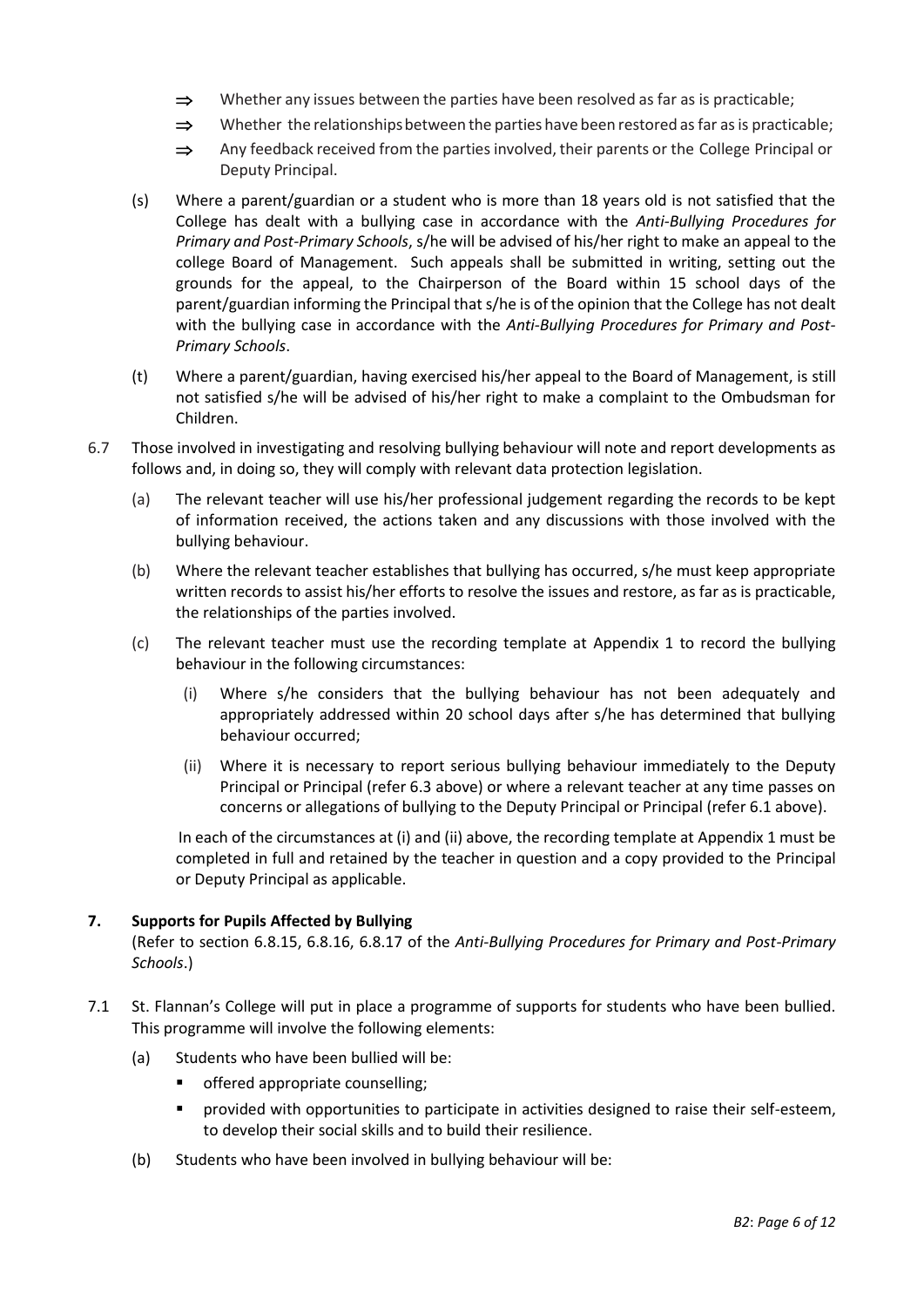- provided with counselling to help them to learn other ways of meeting their needs without violating the rights of others;
- provided with appropriate opportunities to build their self-esteem and feelings of selfworth.
- 7.2 Students who observe incidents of bullying behaviour will be encouraged to discuss them with their teachers and their parents and to avail of counselling where they feel it may assist them to cope effectively with what they have experienced.

#### **8. Supervision and Monitoring of Anti-Bullying**

- 8.1 The Board of Management confirms that appropriate supervision and monitoring policies and practices are in place to both prevent and deal with bullying behaviour and to facilitate early intervention where possible.
- 8.2 The implementation and effectiveness of the College's anti-bullying policy will be an annual agenda item for a staff meeting – so that the concerns about the policy and/or the welfare of individual students can be shared and effectively addressed.
- 8.3 Data gathered through the reporting templates (Appendix 1) will be collated and analysed annually with a view to monitoring levels of bullying behaviour and identifying issues requiring attention. This analysis will complement the information gathered through the bullying surveys (refer section 5.15 above).
- 8.4 At least once in every school term, the Principal will provide a report to the Board of Management setting out the following:
	- the overall number of bullying cases reported (by means of the bullying recording template (see Appendix 1) since the previous report to the Board;
	- confirmation that all cases referred via the recording template (Appendix 1) have been or are being dealt with in accordance with the school's anti-bullying policy and the *[Anti-Bullying](http://www.education.ie/en/Publications/Policy-Reports/Anti-Bullying-Procedures-for-Primary-and-Post-Primary-Schools.pdf)  [Procedures for Primary and Post-Primary Schools](http://www.education.ie/en/Publications/Policy-Reports/Anti-Bullying-Procedures-for-Primary-and-Post-Primary-Schools.pdf)*;
	- The minutes of Board of Management meetings will record the Principal's report but in doing so will not include any identifying details of the students involved.

#### **9. Prevention of Harassment**

The Board of Management confirms that St. Flannan's College will, in accordance with its obligations under equality legislation, take all such steps that are reasonably practicable to prevent the sexual harassment of students or staff or the harassment of students or staff on any of the nine grounds specified i.e. gender including transgender, civil status, family status, sexual orientation, religion, age, disability, race and membership of the Traveller community.

#### **10. Adoption of Policy**

This policy was originally adopted by the Board of Management on 24 March 2015.

#### **11. Dissemination of Policy**

This policy has been made available to school personnel, published on the school website and provided to the Parents' Association. A copy of this policy will be made available to the Department and the patron if requested.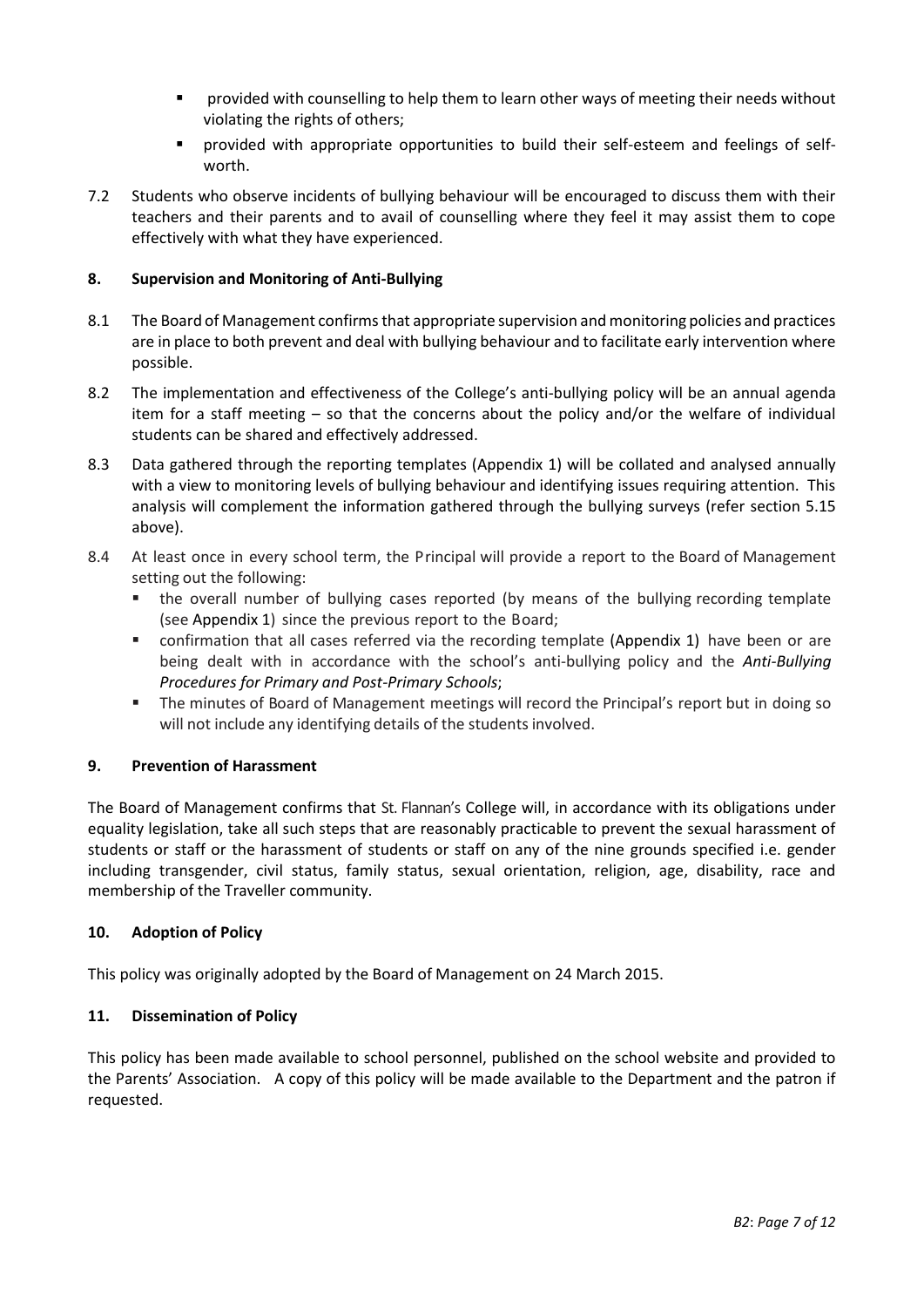#### **12. Review of Policy**

- 12.1 The Board of Management will undertake an annual review of the school's anti-bullying policy and its implementation in accordance with the procedures set out in Section 7.2 of the *[Anti-Bullying](http://www.education.ie/en/Publications/Policy-Reports/Anti-Bullying-Procedures-for-Primary-and-Post-Primary-Schools.pdf)  [Procedures for Primary and Post-Primary Schools](http://www.education.ie/en/Publications/Policy-Reports/Anti-Bullying-Procedures-for-Primary-and-Post-Primary-Schools.pdf)* using the checklist included at Appendix 2 of those procedures.
- 12.2 The Board of Management will ensure that an action plan is put in place to address any areas for improvement identified by the annual review.
- 12.3 Written notification that the review has been completed will be made available to school personnel, published on the school website and provided to the Parents Association.
- 12.4 Details of the review will be recorded in the minutes of the Board of Management meeting that adopted the review and a record of the review and its outcome will be made available, if requested, to the patron and the Department of Education and Skills. In the case of the Department of Education and Skills, it is appreciated that the inspectorate will place a strong focus on the actions the College takes to create a positive school culture and to prevent and tackle bullying.

#### **13 Next Review**

The date of the next review is May, 2023

**Chairperson of Board of Management Principal** 

**Date:** May 10th, 2022 **Date:** May 10th, 2022

**Signed:** Mr. Leonard Cleary **Signed:** Fr. Ignatius McCormack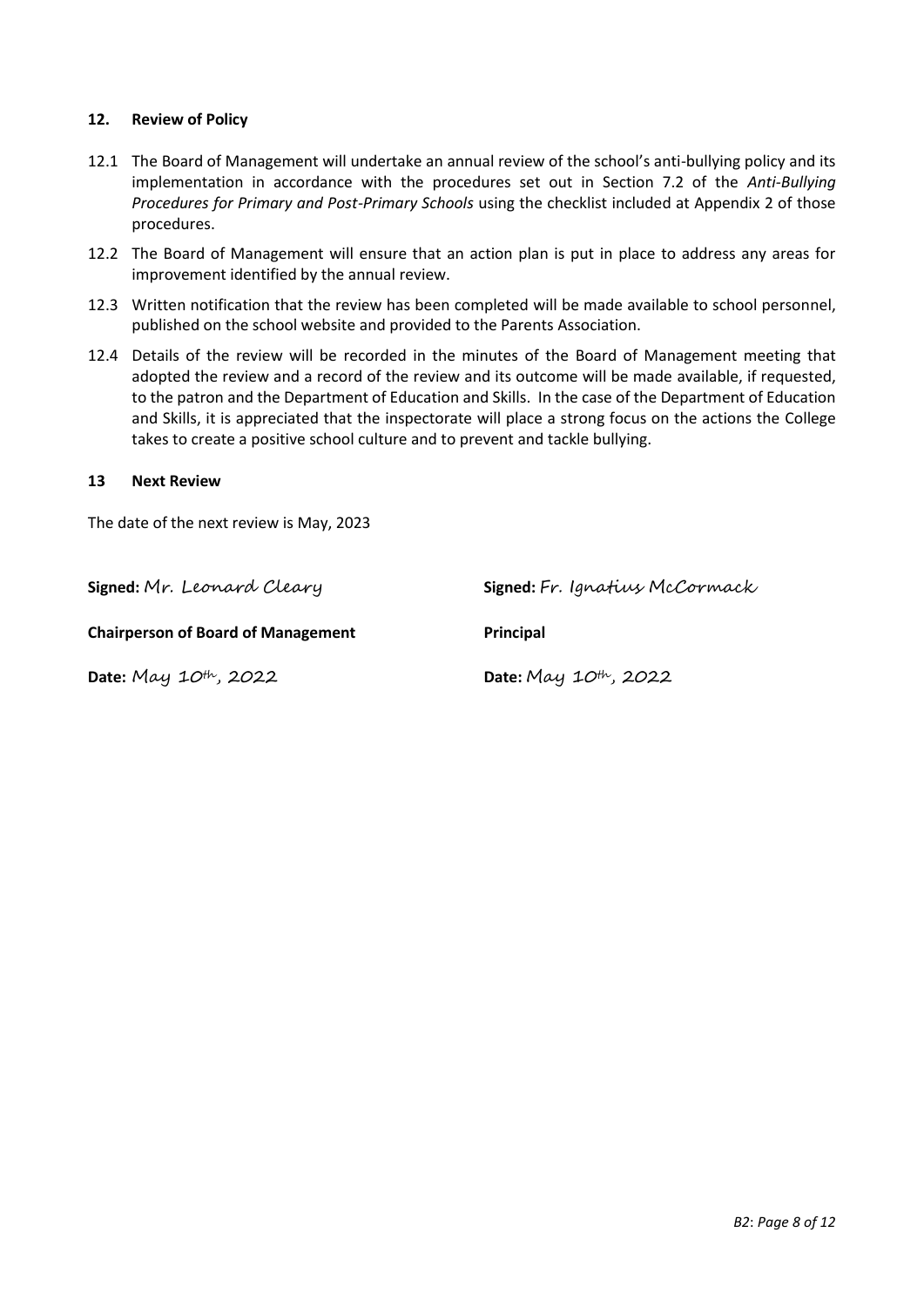# **Appendices**

- 1. Template for recording bullying behaviour.
- 2. Checklist for annual review of the anti-bullying policy and its implementation.
- 3. Notification regarding the Board of Management's annual review of the antibullying policy.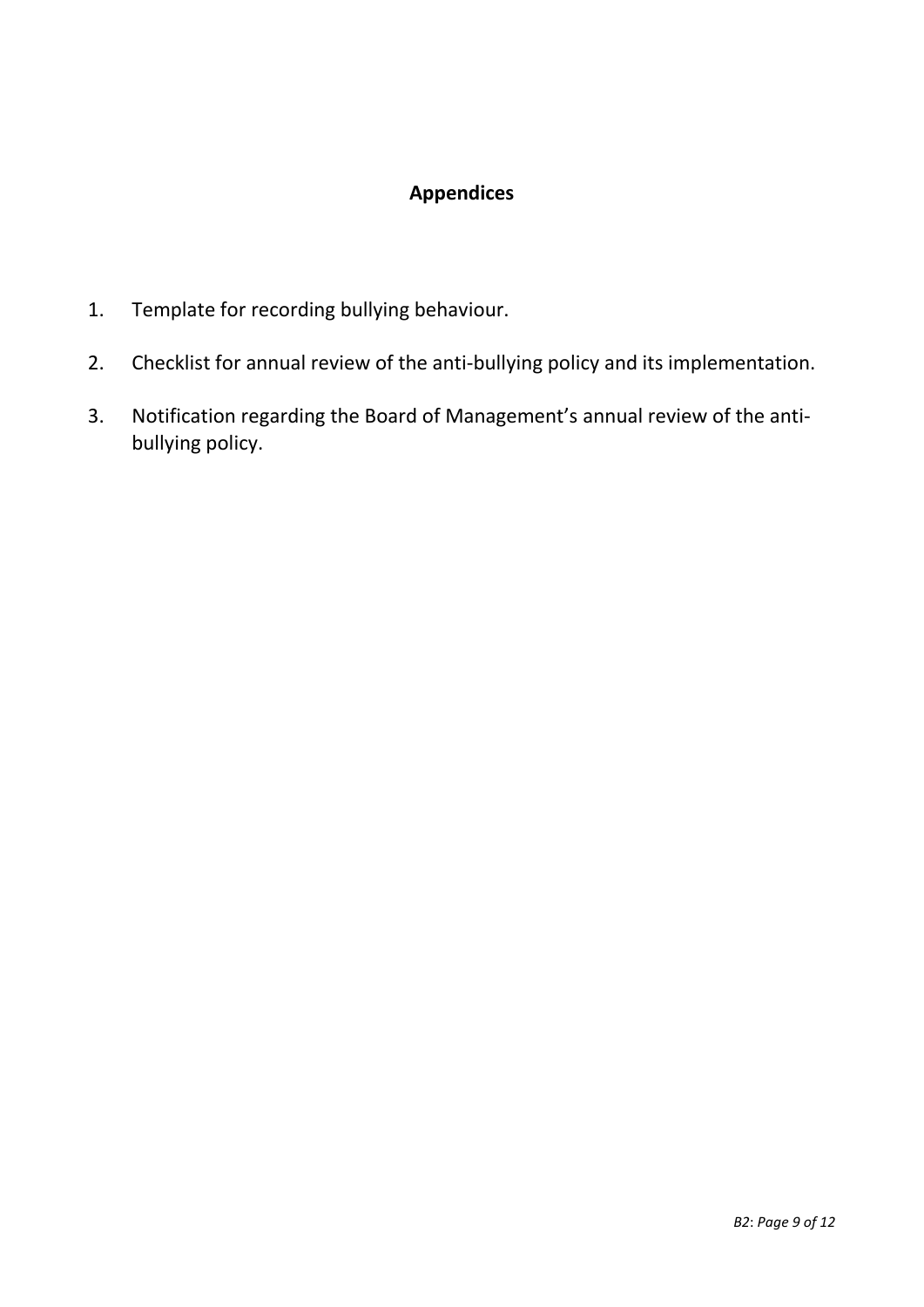# **Template for recording bullying behaviour**

| Name of pupil being bullied and class group |        |
|---------------------------------------------|--------|
| Name:                                       | Class: |
|                                             |        |

#### *Name(s) and class(es) of pupil(s) engaged in bullying behaviour*

*Source of bullying concern/report (tick relevant box(es)) Location of incidents (tick relevant box(es))* Pupil concerned and playground Other pupil and a control of the classroom control of the classroom of the classroom of the classroom of the classroom of the classroom of the classroom of the classroom of the classroom of the classroom of the classroom o Parent Parent Parent Corridor Teacher Teacher Toilets Other School business and the School business and School business and School business Other

*Name of person(s) who reported the bullying concern*

| Type of bullying behaviour (tick relevant box(es)) |                  |  |  |  |
|----------------------------------------------------|------------------|--|--|--|
| <b>Physical Aggression</b>                         | Cyber-bullying   |  |  |  |
| Damage to property                                 | Intimidation     |  |  |  |
| Isolation/Exclusion                                | Malicious gossip |  |  |  |
| Name calling                                       | Other (specify)  |  |  |  |

| Where behaviour is regarded as identity-based bullying, indicate the relevant category |                           |        |                                             |                 |  |
|----------------------------------------------------------------------------------------|---------------------------|--------|---------------------------------------------|-----------------|--|
| Homophobic                                                                             | Disability/SEN<br>related | Racist | Membership of<br><b>Traveller Community</b> | Other (Specify) |  |
|                                                                                        |                           |        |                                             |                 |  |

*Brief Description of bullying behaviour and its impact*

*Details of actions taken*

Signed: \_\_\_\_\_\_\_\_\_\_\_\_\_\_\_\_\_\_\_\_\_\_\_\_\_\_\_\_\_ (Teacher/Year-Head) Date:\_\_\_\_\_\_\_\_\_\_\_\_\_\_\_\_\_\_\_\_\_\_\_\_\_\_

Date submitted to Principal/Deputy Principal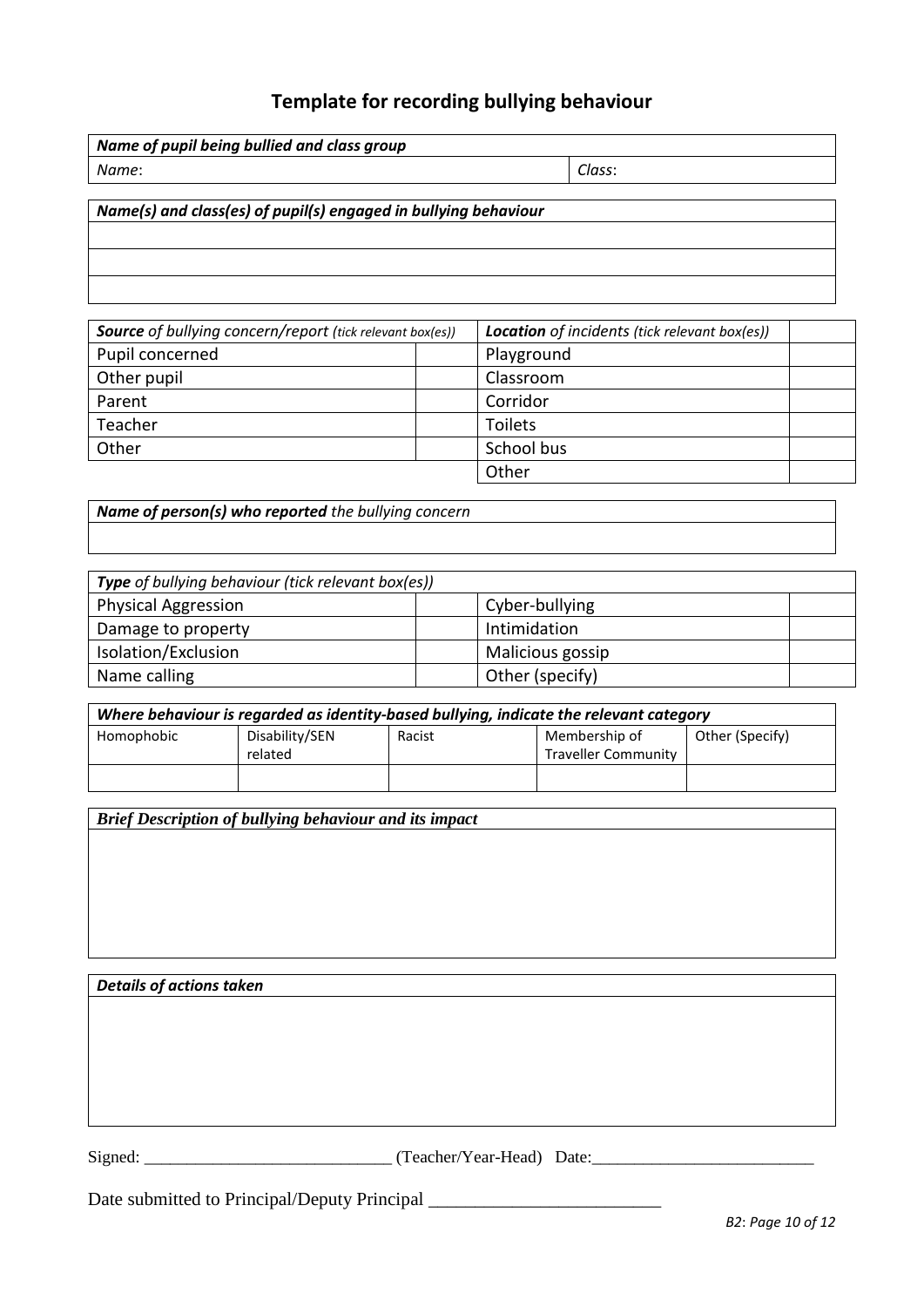# **Checklist for Annual Review of the Anti-bullying Policy and its Implementation**

The Board of Management must undertake an annual review of the school's anti-bullying policy and its implementation. The following checklist below is used for this purpose.

The checklist is an aid to conducting this review and is not intended as an exhaustive list. In order to complete the checklist, an examination and review involving both quantitative and qualitative analysis, as appropriate across the various elements of the implementation of the school's anti-bullying policy will be required.

| Item                                                                                                                                                                                                             | Yes | No |
|------------------------------------------------------------------------------------------------------------------------------------------------------------------------------------------------------------------|-----|----|
| Has the Board formally adopted an anti-bullying policy that fully complies with the<br>requirements of the Anti-bullying Procedures for Primary and Post-Primary Schools?                                        |     |    |
| Has the Board published the policy on the school website and provided a copy to the parents'<br>association?                                                                                                     |     |    |
| Has the Board ensured that the policy has been made available to school staff (including new<br>staff)?                                                                                                          |     |    |
| Is the Board satisfied that school staff are sufficiently familiar with the policy and procedures<br>to enable them to effectively and consistently apply the policy and procedures in their day to<br>day work? |     |    |
| Has the Board ensured that the policy has been adequately communicated to all pupils?                                                                                                                            |     |    |
| Has the policy documented the prevention and education strategies that the school applies?                                                                                                                       |     |    |
| Have all the prevention and education strategies been implemented?                                                                                                                                               |     |    |
| Has the effectiveness of the prevention and education strategies that have been implemented<br>been examined?                                                                                                    |     |    |
| Is the Board satisfied that all teachers are recording and dealing with incidents in accordance<br>with the policy.                                                                                              |     |    |
| Has the Board received and minuted the periodic summary reports of the Principal?                                                                                                                                |     |    |
| Has the Board discussed how well the school is handling all reports of bullying including those<br>addressed at an early stage and not therefore included in the Principal's periodic report to the<br>Board?    |     |    |
| Has the Board received any complaints from parents regarding the school's handling of bullying<br>incidents?                                                                                                     |     |    |
| Have any parents withdrawn their child from the school citing dissatisfaction with the school's<br>handling of a bulling situation?                                                                              |     |    |
| Have any Ombudsman for Children investigations into the school's handling of a bullying case<br>been initiated or completed?                                                                                     |     |    |
| Has the data available from cases reported to the Principal (by the bullying recording template)<br>been analysed to identify any issues, trends or patterns in bullying behaviour?                              |     |    |
| Has the Board identified any aspects of the school's policy and/or its implementation that<br>require further improvement?                                                                                       |     |    |
| Has the Board put in place an action plan to address any areas for improvement?                                                                                                                                  |     |    |

Signed:\_\_\_\_\_\_\_\_\_\_\_\_\_\_\_\_\_\_\_\_\_\_\_\_\_\_\_\_\_\_\_\_\_ Signed:\_\_\_\_\_\_\_\_\_\_\_\_\_\_\_\_\_\_\_\_\_\_\_\_\_\_\_\_\_\_\_\_\_\_\_

Chairperson, Board of Management Principal

Date:\_\_\_\_\_\_\_\_\_\_\_\_\_\_\_\_\_\_\_\_\_ Date:\_\_\_\_\_\_\_\_\_\_\_\_\_\_\_\_\_\_\_\_\_